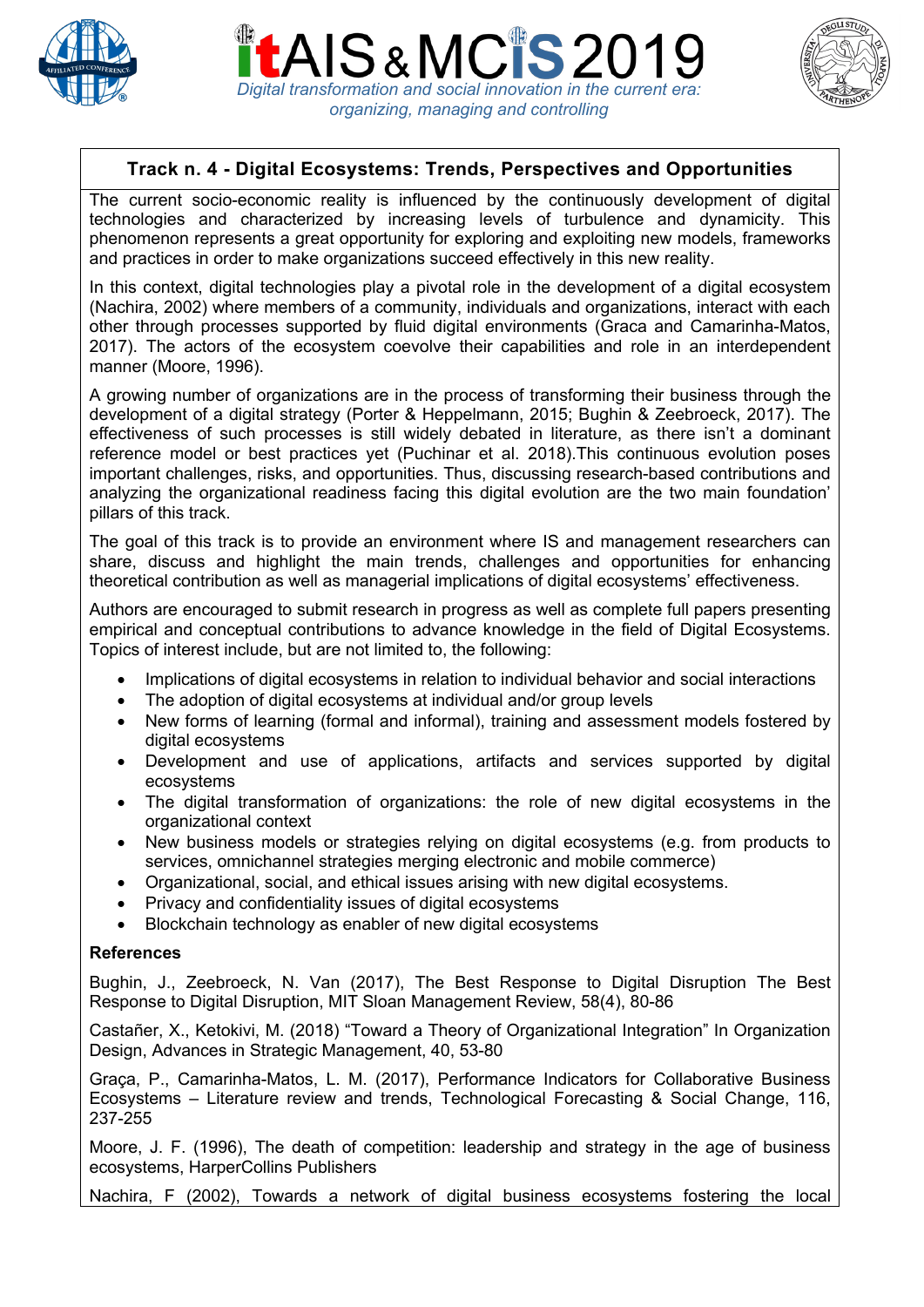





## development, European Commission, Bruxelles, Discussion Paper

Porter, M. E., Heppelmann, J. E. (2015), How Smart, Connected Products Are Transforming Companies, Harvard Business Review, 93(10), 96-114

Pucihar, A., Kljajić Borštnar, M., Ravesteijn P., Seitz, J., Bons, R. (2018), 31st BLED eConference: digital transformation: meeting the challenges, Slovenia, Conference Proceedings

#### **Type of contributions invited:**

We invite full research papers, research-in-progress papers, experience-in-the-field reports and case reports. Both empirically and/or theoretically grounded.

| <b>Track Co-Chairs</b> |                                                                                                                                                                                                                                                                                                                                                                                                                                                                                                                                                                                                                                                                                                                                                                                                                                                                                                                                                                                                                                                                                                                                                                            |
|------------------------|----------------------------------------------------------------------------------------------------------------------------------------------------------------------------------------------------------------------------------------------------------------------------------------------------------------------------------------------------------------------------------------------------------------------------------------------------------------------------------------------------------------------------------------------------------------------------------------------------------------------------------------------------------------------------------------------------------------------------------------------------------------------------------------------------------------------------------------------------------------------------------------------------------------------------------------------------------------------------------------------------------------------------------------------------------------------------------------------------------------------------------------------------------------------------|
| Name - Surname         | Leonardo Caporarello                                                                                                                                                                                                                                                                                                                                                                                                                                                                                                                                                                                                                                                                                                                                                                                                                                                                                                                                                                                                                                                                                                                                                       |
| <b>Title</b>           | <b>SDA Bocconi Professor</b>                                                                                                                                                                                                                                                                                                                                                                                                                                                                                                                                                                                                                                                                                                                                                                                                                                                                                                                                                                                                                                                                                                                                               |
| E-mail                 | leonardo.caporarello@unibocconi.it                                                                                                                                                                                                                                                                                                                                                                                                                                                                                                                                                                                                                                                                                                                                                                                                                                                                                                                                                                                                                                                                                                                                         |
| Affiliation            | Bocconi University, School of Management, Milan (Italy)                                                                                                                                                                                                                                                                                                                                                                                                                                                                                                                                                                                                                                                                                                                                                                                                                                                                                                                                                                                                                                                                                                                    |
| Short bio              | Leonardo Caporarello, PhD, is the Delegate Rector of eLearning at<br>Bocconi University, where is also the Director of BUILT (Bocconi<br>University Innovations in Learning and Teaching), and SDA Professor of<br>Organization and HR at School of Management of Bocconi University,<br>where is the Director of Learning Lab. His research interests include the<br>evolution of educational paradigms, the discussion of digital learning<br>systems, the design of effective learning experiences, the processes of<br>technology adoption. Leonardo has been a member of program<br>committees and reviewer for national and international conferences in the<br>domains of Information Systems and Organization Studies, such as ICIS,<br>ECIS, AMCIS, MCIS, ICAT2E, and ITAIS as co-track chair. He has<br>published in the Review of Managerial Science, International Journal of<br>Information management, EAI Transactions on e-Learning, International<br>Journal of Arts Management, and in the proceedings of leading<br>international conferences. Leonardo is co-founder of Edtech forum, where<br>top Universities discuss about the future of education. |
| Name - Surname         | Jessie Pallud                                                                                                                                                                                                                                                                                                                                                                                                                                                                                                                                                                                                                                                                                                                                                                                                                                                                                                                                                                                                                                                                                                                                                              |
| <b>Title</b>           | Full professor in Management Information Systems                                                                                                                                                                                                                                                                                                                                                                                                                                                                                                                                                                                                                                                                                                                                                                                                                                                                                                                                                                                                                                                                                                                           |
| E-mail                 | jessie.pallud@em-strasbourg.eu                                                                                                                                                                                                                                                                                                                                                                                                                                                                                                                                                                                                                                                                                                                                                                                                                                                                                                                                                                                                                                                                                                                                             |
| Affiliation            | <b>EM Strasbourg Business School</b>                                                                                                                                                                                                                                                                                                                                                                                                                                                                                                                                                                                                                                                                                                                                                                                                                                                                                                                                                                                                                                                                                                                                       |
| Short bio              | Jessie Pallud is a Full Professor of Management Information Systems at<br>EM Strasbourg Business School in France. She received her dual Ph.D.<br>in Management and Computer Information Systems from Paris Dauphine<br>University and Georgia State University. Her research focuses on IT-<br>related behaviors, user reactions and emotions, human-computer<br>interaction and technologies of the cultural heritage. She has been a<br>member of program committees and reviewer for national and<br>international conferences in the domains of Information Systems and<br>Organization Studies, such as ICIS and AMCIS as reviewer, ECIS as<br>Associate Editor, and EURAM and ECIS as co-track chair. She has<br>published in the European Journal of Information Systems, Journal of<br>Management Information Systems, Information and Management, and in<br>the proceedings of leading international conferences, such as the<br>International<br>Conference<br>Information Systems,<br>on<br>the<br>European                                                                                                                                                    |